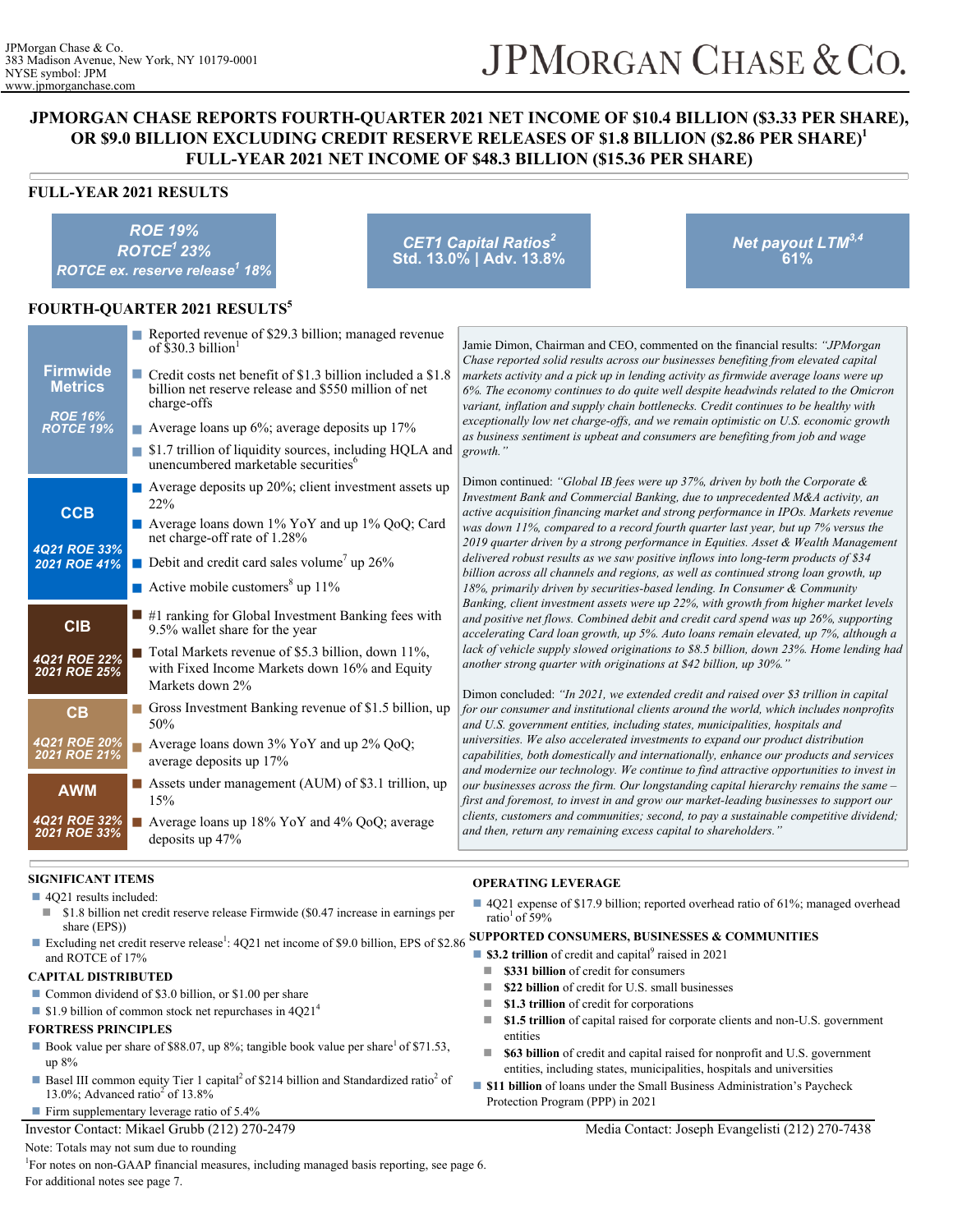*In the discussion below of Firmwide results of JPMorgan Chase & Co. ("JPMorgan Chase" or the "Firm"), information is presented on a managed basis, which is a non-GAAP financial measure, unless otherwise specified. The discussion below of the Firm's business segments is also presented on a managed basis. For more information about managed basis, and non-GAAP financial measures used by management to evaluate the performance of each line of business, refer to page 6.*

*Comparisons noted in the sections below are for the fourth quarter of 2021 versus the prior-year fourth quarter, unless otherwise specified.*

## **JPMORGAN CHASE (JPM)**

| Results for JPM                      |            |            |   |          | 3Q21             |          |               | 4Q20           |                         |
|--------------------------------------|------------|------------|---|----------|------------------|----------|---------------|----------------|-------------------------|
| (\$ millions, except per share data) | 4Q21       | 3Q21       |   | 4Q20     | $\text{\$O/(U)}$ | $O(U)$ % |               | $\text{SO}(U)$ | $O/(\theta)$<br>$(U)$ % |
| Net revenue - reported $10$          | \$29,257   | \$29,647   |   | \$29,335 | \$<br>(390)      | (1)%     | -S            | (78)           | $-$ %                   |
| Net revenue - managed                | 30,349     | 30,441     |   | 30,161   | (92)             |          |               | 188            |                         |
| Noninterest expense                  | 17,888     | 17,063     |   | 16,048   | 825              | 5        |               | 1,840          | 11                      |
| Provision for credit losses          | (1,288)    | (1,527)    |   | (1,889)  | 239              | 16       |               | 601            | 32                      |
| Net income                           | \$10,399   | \$11,687   |   | \$12,136 | \$<br>(1,288)    | (11)%    | <sup>\$</sup> | (1,737)        | (14)%                   |
| Earnings per share - diluted         | \$<br>3.33 | \$<br>3.74 | S | 3.79     | \$<br>(0.41)     | (11)%    | -S            | (0.46)         | $(12)\%$                |
| Return on common equity              | $16\%$     | $18\%$     |   | $19\%$   |                  |          |               |                |                         |
| Return on tangible common equity     | 19         | 22         |   | 24       |                  |          |               |                |                         |

## *Discussion of Results:*

Net income was \$10.4 billion, down 14%, driven by higher noninterest expense.

Net revenue of \$30.3 billion, up 1%. Net interest income was \$13.7 billion, up 3%, driven by balance sheet growth, partially offset by lower net interest income in CIB Markets. Noninterest revenue was \$16.6 billion, down 1%, largely driven by lower revenue in CIB Markets and Home Lending, predominantly offset by higher Investment Banking fees.

Noninterest expense was \$17.9 billion, up 11%, largely on higher compensation.

The provision for credit losses was a net benefit of \$1.3 billion, reflecting a net reserve release of \$1.8 billion driven by a more balanced outlook due to the continued resilience in the macroeconomic environment and \$550 million of net charge-offs. The prior year provision was a net benefit of \$1.9 billion, reflecting a net reserve release of \$2.9 billion and \$1.1 billion of net charge-offs. The net reserve release in the current year was comprised of \$1.5 billion in Consumer, including \$1.4 billion in Card, and \$270 million in Wholesale. Net charge-offs of \$550 million were down \$500 million, largely driven by Card.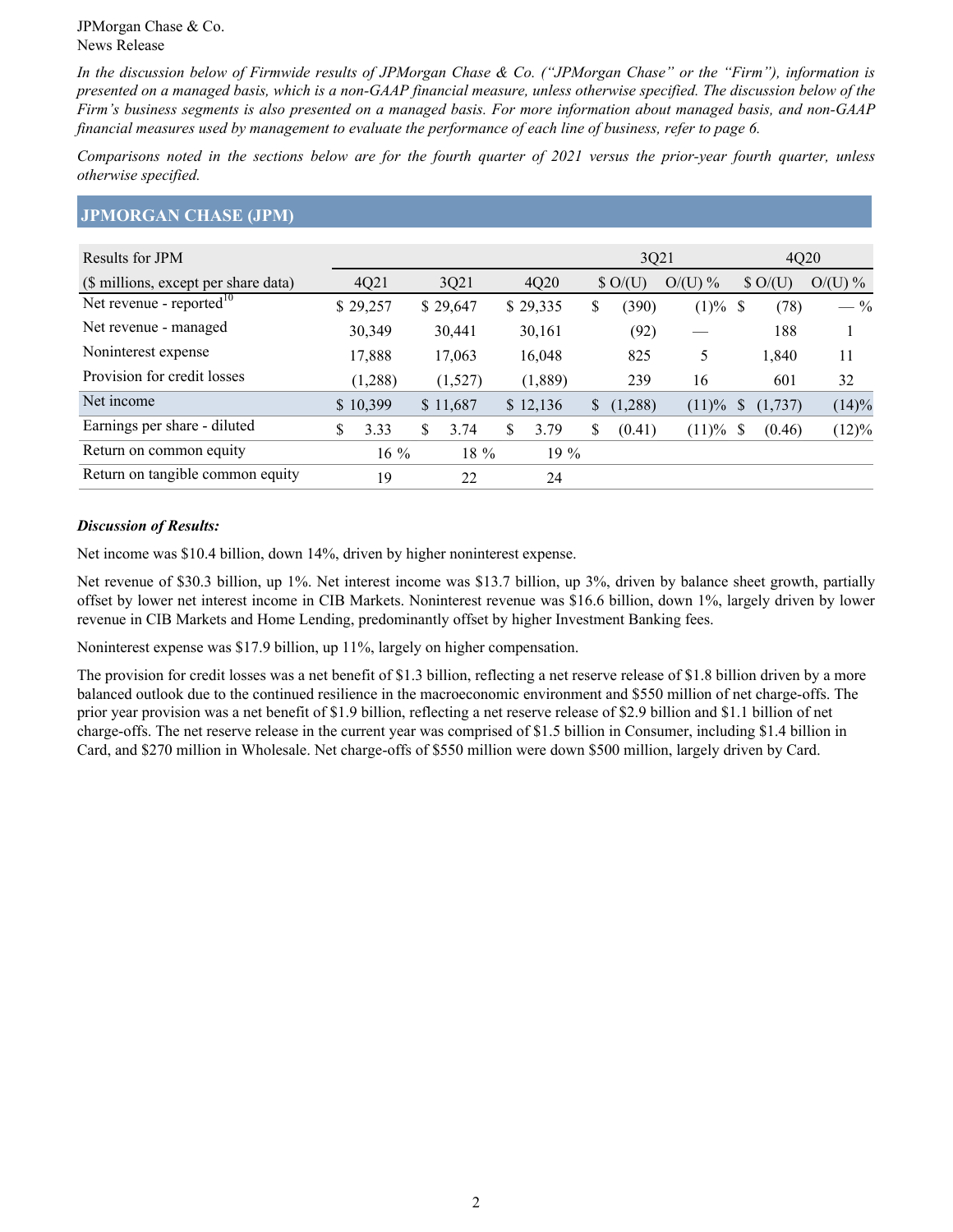# **CONSUMER & COMMUNITY BANKING (CCB)**

| Results for CCB             |              |   |        |    |        |          | 3Q21             |           | 4Q20 |                  |           |  |
|-----------------------------|--------------|---|--------|----|--------|----------|------------------|-----------|------|------------------|-----------|--|
| (\$ millions)               | 4Q21         |   | 3Q21   |    | 4Q20   |          | $\text{S}$ O/(U) | $O/(U)$ % |      | $\text{S}$ O/(U) | $O/(U)$ % |  |
| Net revenue                 | 12,275<br>S. | S | 12,521 | \$ | 12,728 | S        | (246)            | $(2)\%$   | S    | (453)            | (4)%      |  |
| Consumer & Business Banking | 6,172        |   | 6,157  |    | 5,744  |          | 15               |           |      | 428              | 7         |  |
| Home Lending                | 1,084        |   | 1,400  |    | 1,456  |          | (316)            | (23)      |      | (372)            | (26)      |  |
| Card & Auto                 | 5,019        |   | 4,964  |    | 5,528  |          | 55               |           |      | (509)            | (9)       |  |
| Noninterest expense         | 7,754        |   | 7,238  |    | 7,042  |          | 516              |           |      | 712              | 10        |  |
| Provision for credit losses | (1,060)      |   | (459)  |    | (83)   |          | (601)            | (131)     |      | (977)            | NM        |  |
| Net income                  | 4,227        | S | 4,341  | S  | 4,325  | <b>S</b> | (114)            | $(3)\%$   | -S   | (98)             | (2)%      |  |

## *Discussion of Results:*

Net income was \$4.2 billion, down 2%. Net revenue was \$12.3 billion, down 4%.

Consumer & Business Banking net revenue was \$6.2 billion, up 7%, driven by higher asset management fees on growth in client investment assets, the impact of PPP including the accelerated recognition of deferred processing fees due to loan forgiveness, and increased debit transactions. Home Lending net revenue was \$1.1 billion, down 26%, predominantly driven by lower production margins, partially offset by higher net interest income on lower prepayments. Card & Auto net revenue was \$5.0 billion, down 9%, driven by higher acquisition costs in Card and lower operating lease income in Auto.

Noninterest expense was \$7.8 billion, up 10%, driven by increased compensation, technology and marketing expense as we continue to invest in and grow the business.

The provision for credit losses was a net benefit of \$1.1 billion, reflecting a \$1.6 billion reserve release, primarily in Card driven by continued resilience in the macroeconomic environment, compared to a \$900 million reserve release in the prior year. Net charge-offs were \$515 million, down \$302 million, driven by Card.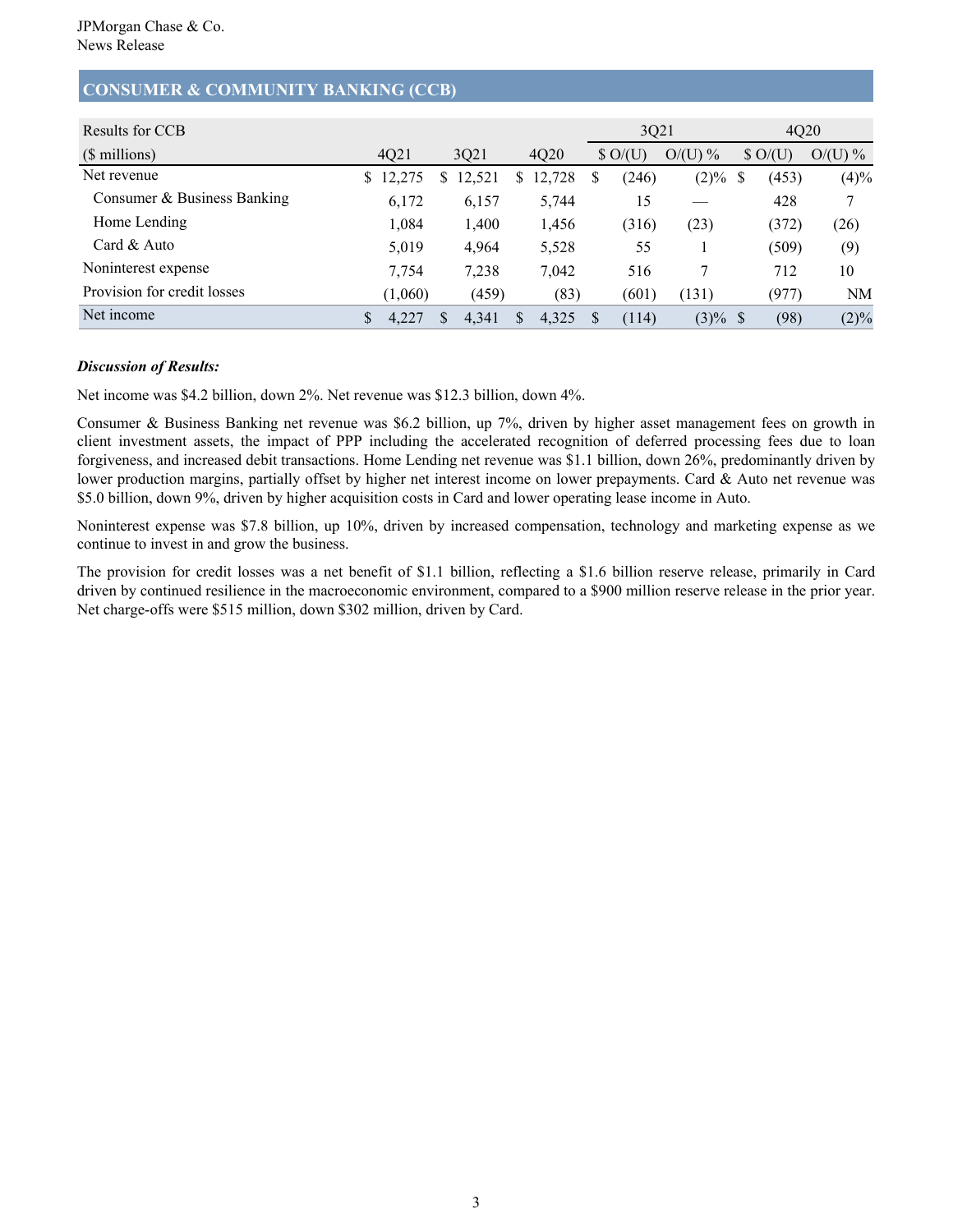# **CORPORATE & INVESTMENT BANK (CIB)**

| Results for CIB               |        |     |        |     |        | 3021     |                                    |           |    | 4020           |           |  |  |
|-------------------------------|--------|-----|--------|-----|--------|----------|------------------------------------|-----------|----|----------------|-----------|--|--|
| (\$ millions)                 | 4Q21   |     | 3021   |     | 4Q20   |          | $\text{\$\Omega$}/\text{\$\U{U}$}$ | $O/(U)$ % |    | $\text{SO}(U)$ | $O/(U)$ % |  |  |
| Net revenue                   | 11,534 | S   | 12,396 | \$  | 11,352 | S        | (862)                              | (7)%      | -S | 182            | $2\%$     |  |  |
| <b>Banking</b>                | 5,270  |     | 4,893  |     | 4,117  |          | 377                                | 8         |    | 1,153          | 28        |  |  |
| Markets & Securities Services | 6.264  |     | 7,503  |     | 7,235  |          | (1,239)                            | (17)      |    | (971)          | (13)      |  |  |
| Noninterest expense           | 5,827  |     | 5,871  |     | 4,939  |          | (44)                               | (1)       |    | 888            | 18        |  |  |
| Provision for credit losses   | (126)  |     | (638)  |     | (581)  |          | 512                                | 80        |    | 455            | 78        |  |  |
| Net income                    | 4,847  | \$. | 5,562  | \$. | 5,349  | <b>S</b> | (715)                              | (13)%     |    | (502)          | (9)%      |  |  |

### *Discussion of Results:*

Net income was \$4.8 billion, down 9%, with net revenue of \$11.5 billion, up 2%.

Banking revenue was \$5.3 billion, up 28%. Investment Banking revenue was \$3.2 billion, up 28%, driven by higher Investment Banking fees, up 37%, predominantly driven by higher advisory fees. Payments<sup>11</sup> revenue was \$1.8 billion, up 26%, and included net gains on equity investments. Excluding these net gains, revenue was up 7%, predominantly driven by higher fees and deposits, largely offset by deposit margin compression. Lending revenue was \$263 million, up 36%, predominantly driven by lower mark-to-market losses on hedges of accrual loans compared to the prior year.

Markets & Securities Services revenue was \$6.3 billion, down 13%. Markets revenue was \$5.3 billion, down 11%. Fixed Income Markets revenue was \$3.3 billion, down 16%, driven by a challenging trading environment in Rates, as well as lower revenues in Credit and Currencies & Emerging Markets compared to a strong prior year. Equity Markets revenue was \$2.0 billion, down 2%, driven by lower revenue in derivatives, largely offset by higher revenue in Prime. Securities Services revenue was \$1.1 billion, relatively flat to the prior year.

Noninterest expense was \$5.8 billion, up 18%, predominantly driven by higher compensation expense, including investments, as well as higher volume-related brokerage expense and higher legal expense.

The provision for credit losses was a net benefit of \$126 million, driven by a net reserve release.

| $\mathbf{C}$                |  |       |    |       |    |         |  |                |           |      |                  |           |
|-----------------------------|--|-------|----|-------|----|---------|--|----------------|-----------|------|------------------|-----------|
| Results for CB              |  |       |    |       |    |         |  | 3Q21           |           | 4020 |                  |           |
| $(S$ millions)              |  | 4021  |    | 3021  |    | 4Q20    |  | $\text{SO}(U)$ | $O/(U)$ % |      | $\text{S}$ O/(U) | $O/(U)$ % |
| Net revenue                 |  | 2,612 | \$ | 2,520 | S  | 2,463   |  | 92             | $4\%$     |      | 149              | $6\%$     |
| Noninterest expense         |  | 1.059 |    | .032  |    | 950     |  | 27             |           |      | 109              | 11        |
| Provision for credit losses |  | (89)  |    | (363) |    | (1,181) |  | 274            | 75        |      | 1.092            | 92        |
| Net income                  |  |       | S  | .407  | S. | 2,034   |  | (156)          | (11)%     |      | (783)            | (38)%     |

# **COMMERCIAL BANKING (CB)**

## *Discussion of Results:*

Net income was \$1.3 billion, down 38%, driven by lower credit reserve releases compared to the prior year.

Net revenue was \$2.6 billion, up 6%, driven by higher investment banking revenue.

Noninterest expense was \$1.1 billion, up 11%, largely driven by investments in the business, including technology and front office hires, and higher volume- and revenue-related expense.

The provision for credit losses was a net benefit of \$89 million, driven by a net reserve release. Net charge-offs were \$8 million.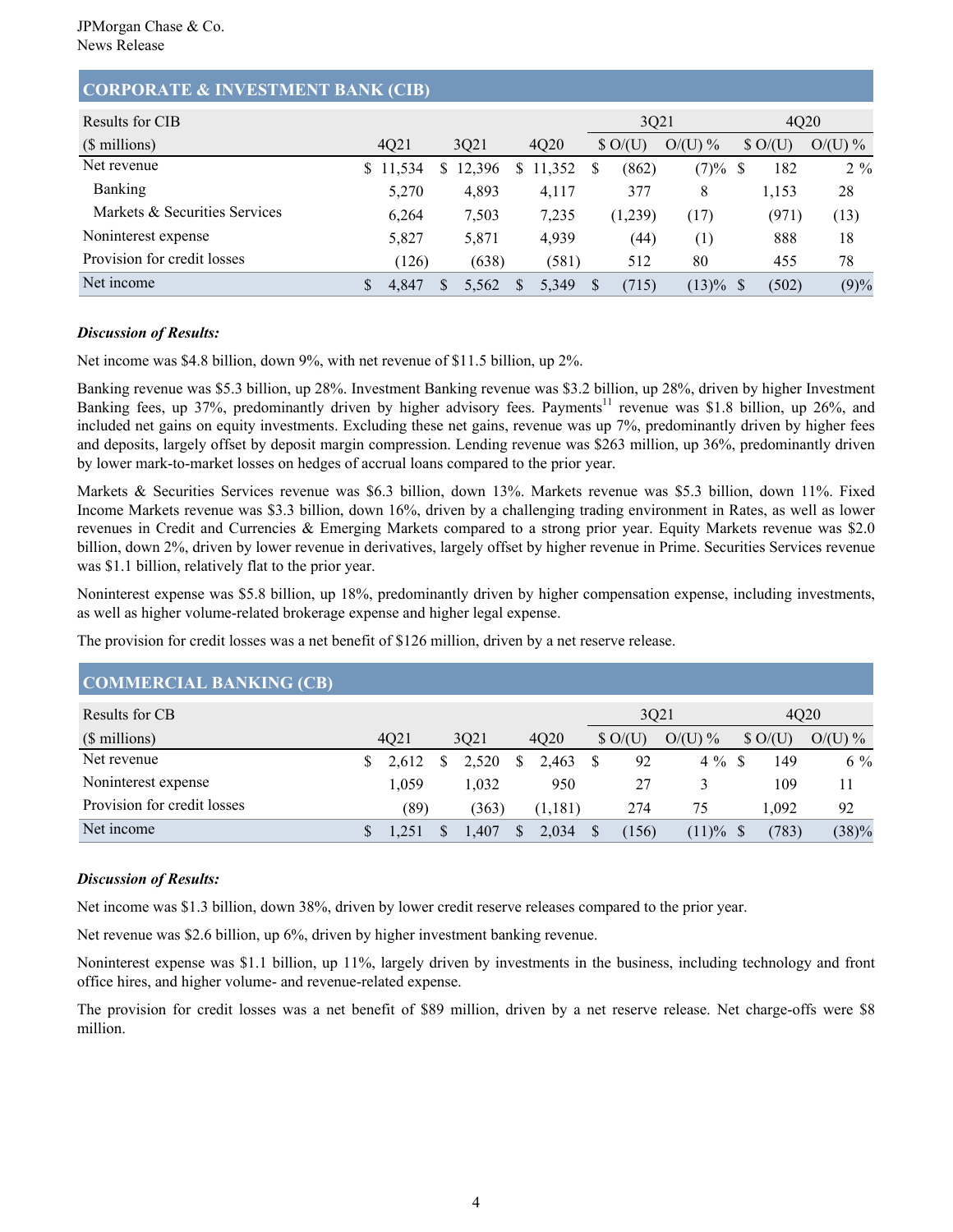## **ASSET & WEALTH MANAGEMENT (AWM)**

| Results for AWM             |       |   |       |   |       | 3021                                  |           | 4020             |           |
|-----------------------------|-------|---|-------|---|-------|---------------------------------------|-----------|------------------|-----------|
| $(S$ millions)              | 4021  |   | 3021  |   | 4Q20  | $\text{\$\Omega$}/\text{\$\text{U}$}$ | $O/(U)$ % | $\text{S}$ O/(U) | $O/(U)$ % |
| Net revenue                 | 4.473 |   | 4.300 | S | 3,867 | 173                                   | $4\%$     | 606              | $16\%$    |
| Noninterest expense         | 2,997 |   | 2,762 |   | 2,756 | 235                                   |           | 241              |           |
| Provision for credit losses | 36)   |   | (60)  |   | (2)   | 24                                    | 40        | (34)             | NΜ        |
| Net income                  | 1,146 | S | 1,194 |   | 786   | (48)                                  | (4)%      | 360              | $46\%$    |

## *Discussion of Results:*

Net income was \$1.1 billion, up 46%.

Net revenue was \$4.5 billion, up 16%, predominantly driven by higher management fees and growth in deposits and loans, partially offset by deposit margin compression.

Noninterest expense was \$3.0 billion, up 9%, driven by higher performance-related compensation and distribution fees, higher structural expense, as well as higher investments in the business, partially offset by lower legal expense compared to the prior year.

Assets under management were \$3.1 trillion, up 15%, driven by cumulative net inflows, as well as higher market levels.

| <b>CORPORATE</b>             |         |  |         |  |       |  |                  |           |                |       |           |
|------------------------------|---------|--|---------|--|-------|--|------------------|-----------|----------------|-------|-----------|
| <b>Results for Corporate</b> |         |  |         |  |       |  | 3Q21             |           |                | 4020  |           |
| (\$ millions)                | 4Q21    |  | 3021    |  | 4Q20  |  | $\text{S}$ O/(U) | $O/(U)$ % | $\text{SO}(U)$ |       | $O/(U)$ % |
| Net revenue                  | (545)   |  | (1,296) |  | (249) |  | 751              | 58 %      |                | (296) | (119)%    |
| Noninterest expense          | 251     |  | 160     |  | 361   |  | 91               | 57        |                | (110) | (30)      |
| Provision for credit losses  | 23      |  | (7)     |  | (42)  |  | 30               | NM        |                | 65    | NM        |
| Net income/(loss)            | (1,072) |  | (817)   |  | (358) |  | (255)            | (31)%     |                | (714) | 199)%     |

# *Discussion of Results:*

Net loss was \$1.1 billion, compared with a net loss of \$358 million in the prior year. The current quarter included higher tax expense that reflects the impact of the Firm's estimated full-year expected tax rate, and the reversal of state and local impacts of federal tax method changes.

Net revenue was a loss of \$545 million compared with a loss of \$249 million in the prior year. Net interest income was a loss of \$681 million, up \$160 million, primarily due to higher rates, mostly offset by continued deposit growth. Noninterest revenue was \$136 million, down \$456 million primarily due to lower net gains on legacy equity investments.

Noninterest expense was \$251 million, down \$110 million.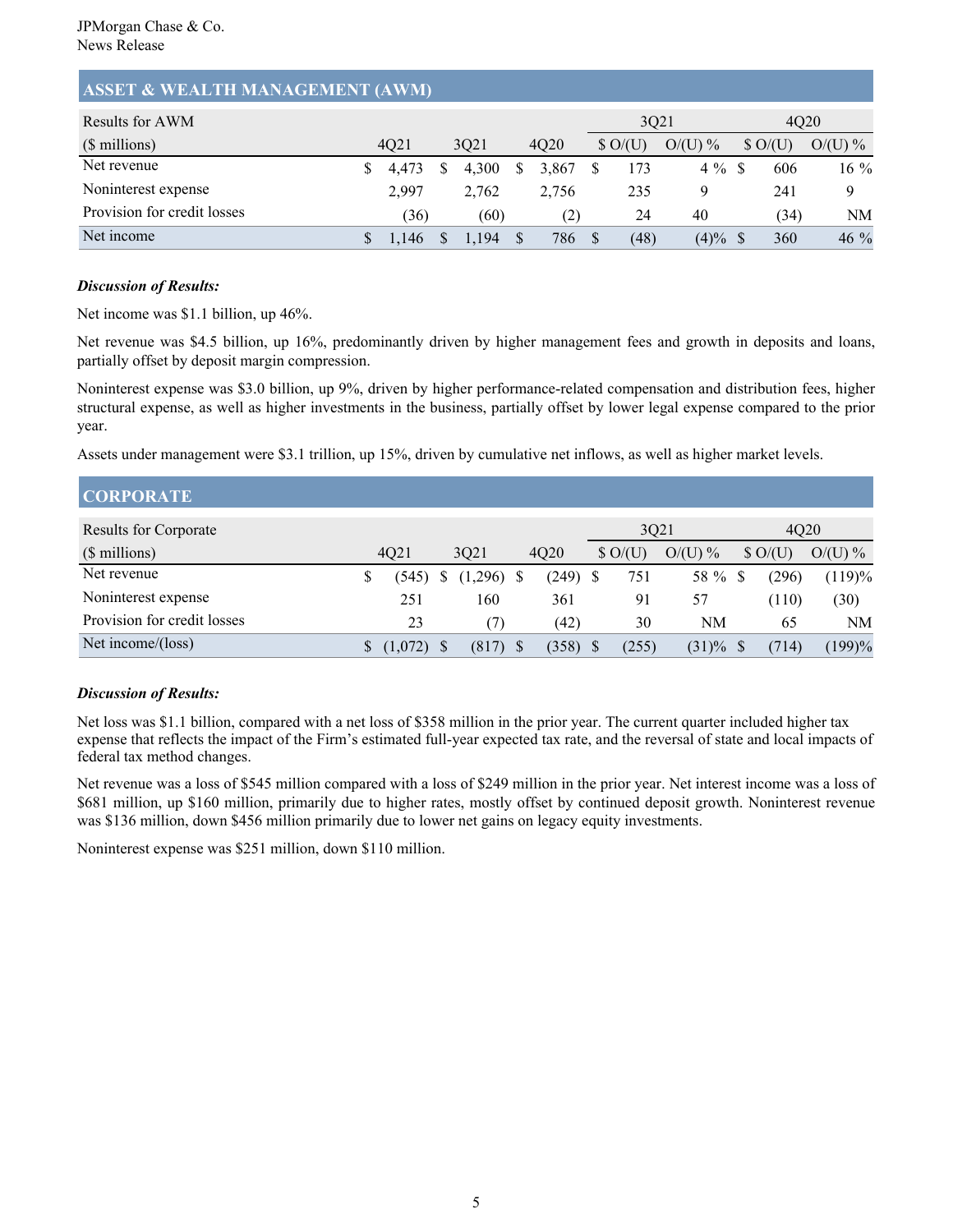### **1. Notes on non-GAAP financial measures:**

- a. The Firm prepares its Consolidated Financial Statements in accordance with accounting principles generally accepted in the U.S. ("U.S. GAAP"). That presentation, which is referred to as "reported" basis, provides the reader with an understanding of the Firm's results that can be tracked consistently from year-to-year and enables a comparison of the Firm's performance with the U.S. GAAP financial statements of other companies. In addition to analyzing the Firm's results on a reported basis, management reviews Firmwide results, including the overhead ratio, on a "managed" basis; these Firmwide managed basis results are non-GAAP financial measures. The Firm also reviews the results of the lines of business on a managed basis. The Firm's definition of managed basis starts, in each case, with the reported U.S. GAAP results and includes certain reclassifications to present total net revenue for the Firm and each of the reportable business segments on a fully taxable-equivalent basis. Accordingly, revenue from investments that receive tax credits and taxexempt securities is presented in the managed results on a basis comparable to taxable investments and securities. These financial measures allow management to assess the comparability of revenue from year-to-year arising from both taxable and tax-exempt sources. The corresponding income tax impact related to tax-exempt items is recorded within income tax expense. These adjustments have no impact on net income as reported by the Firm as a whole or by the lines of business. For a reconciliation of the Firm's results from a reported to managed basis, see page 7 of the Earnings Release Financial Supplement.
- b. Tangible common equity ("TCE"), return on tangible common equity ("ROTCE") and tangible book value per share ("TBVPS"), are each non-GAAP financial measures. TCE represents the Firm's common stockholders' equity (i.e., total stockholders' equity less preferred stock) less goodwill and identifiable intangible assets (other than mortgage servicing rights), net of related deferred tax liabilities. For a reconciliation from common stockholders' equity to TCE, see page 9 of the Earnings Release Financial Supplement. ROTCE measures the Firm's net income applicable to common equity as a percentage of average TCE. TBVPS represents the Firm's TCE at period-end divided by common shares at period-end. Book value per share was \$88.07, \$86.36 and \$81.75 at December 31, 2021, September 30, 2021, and December 31, 2020, respectively. TCE, ROTCE, and TBVPS are utilized by the Firm, as well as investors and analysts, in assessing the Firm's use of equity.
- c. Net income, earnings per share and ROTCE excluding the Firmwide net credit reserve release are non-GAAP financial measures. The net credit reserve release represents the portion of the provision for credit losses attributable to the change in allowance for credit losses. For fourth-quarter 2021, excluding the net credit reserve release resulted in a decrease of \$1.4 billion (after tax) to reported net income from \$10.4 billion to \$9.0 billion; a decrease of \$0.47 per share to reported EPS from \$3.33 to \$2.86; and a decrease of 2% to ROTCE from 19% to 17%. For full-year 2021, excluding the net credit reserve release at December 31, 2021 resulted in a decrease of 5% to ROTCE from 23% to 18%. Management believes these measures provide useful information to investors and analysts in assessing the Firm's results.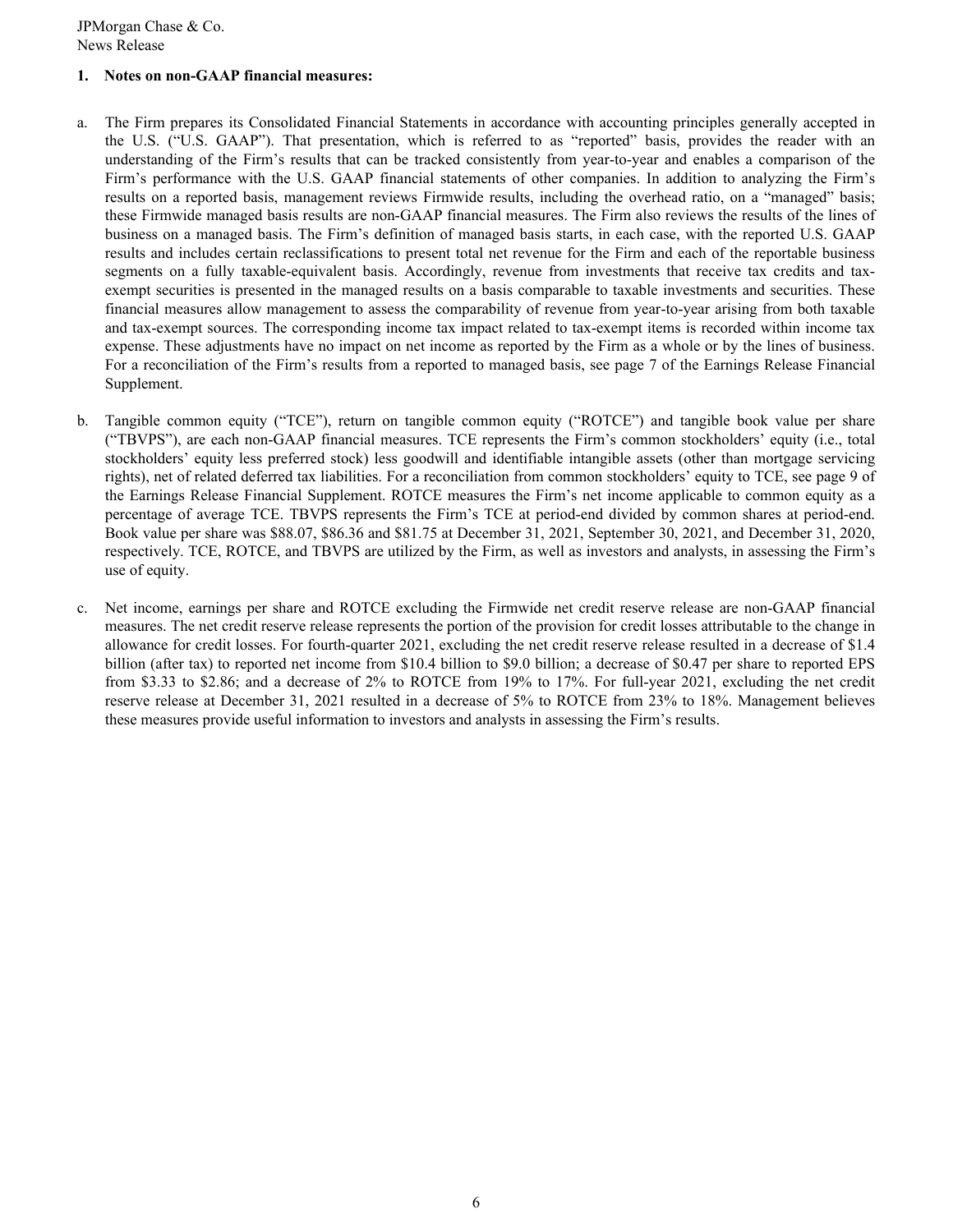## **Additional notes:**

- 2. Estimated. Reflects the relief provided by the Federal Reserve Board in response to the COVID-19 pandemic, including the CECL capital transition provisions that became effective in the first quarter of 2020 and expired on December 31, 2021. For the period ended December 31, 2021, the impact of the CECL capital transition provisions resulted in an increase to CET1 capital of \$2.9 billion. The cumulative impact of \$2.9 billion not recognized in CET1 capital at December 31, 2021 will be phased in at 25% per year beginning January 1, 2022. Refer to Capital Risk Management on pages 48-53 of the Firm's Quarterly Report on Form 10-Q for the quarterly period ended September 30, 2021 for additional information on the Firm's capital metrics. Refer to Regulatory Developments Relating to the COVID-19 Pandemic on pages 52-53 and Capital Risk Management on pages 91-101 of the Firm's 2020 Form 10-K for additional information.
- 3. Last twelve months ("LTM").
- 4. Includes the net impact of employee issuances.
- 5. Percentage comparisons noted in the bullet points are for the fourth quarter of 2021 versus the prior-year fourth quarter, unless otherwise specified.
- 6. Estimated. High-quality liquid assets ("HQLA") and unencumbered marketable securities, includes the Firm's average eligible HQLA, other end-of-period HQLA-eligible securities which are included as part of the excess liquidity at JPMorgan Chase Bank, N.A. that are not transferable to non-bank affiliates and thus excluded from the Firm's liquidity coverage ratio ("LCR") under the LCR rule, and other end-of-period unencumbered marketable securities, such as equity and debt securities. Does not include borrowing capacity at Federal Home Loan Banks and the discount window at the Federal Reserve Bank. Refer to Liquidity Risk Management on pages 54-58 of the Firm's Quarterly Report on Form 10-Q for the quarterly period ended September 30, 2021 and on pages 102-108 of the Firm's 2020 Form 10-K for additional information.
- 7. Excludes Commercial Card.
- 8. Users of all mobile platforms who have logged in within the past 90 days.
- 9. Credit provided to clients represents new and renewed credit, including loans and commitments.
- 10. In the first quarter of 2021, the Firm reclassified certain deferred investment tax credits from accounts payable and other liabilities to other assets to be a reduction to the carrying value of certain tax-oriented investments. The reclassification also resulted in an increase in income tax expense and a corresponding increase in other income, with no effect on net income. Prior-period amounts have been revised to conform with the current presentation, including the Firm's effective income tax rate. The reclassification did not change the Firm's results of operations on a managed basis. Refer to page 2 of the Earnings Release Financial Supplement for further information.
- 11. In the fourth quarter of 2021, the Wholesale Payments business was renamed Payments.